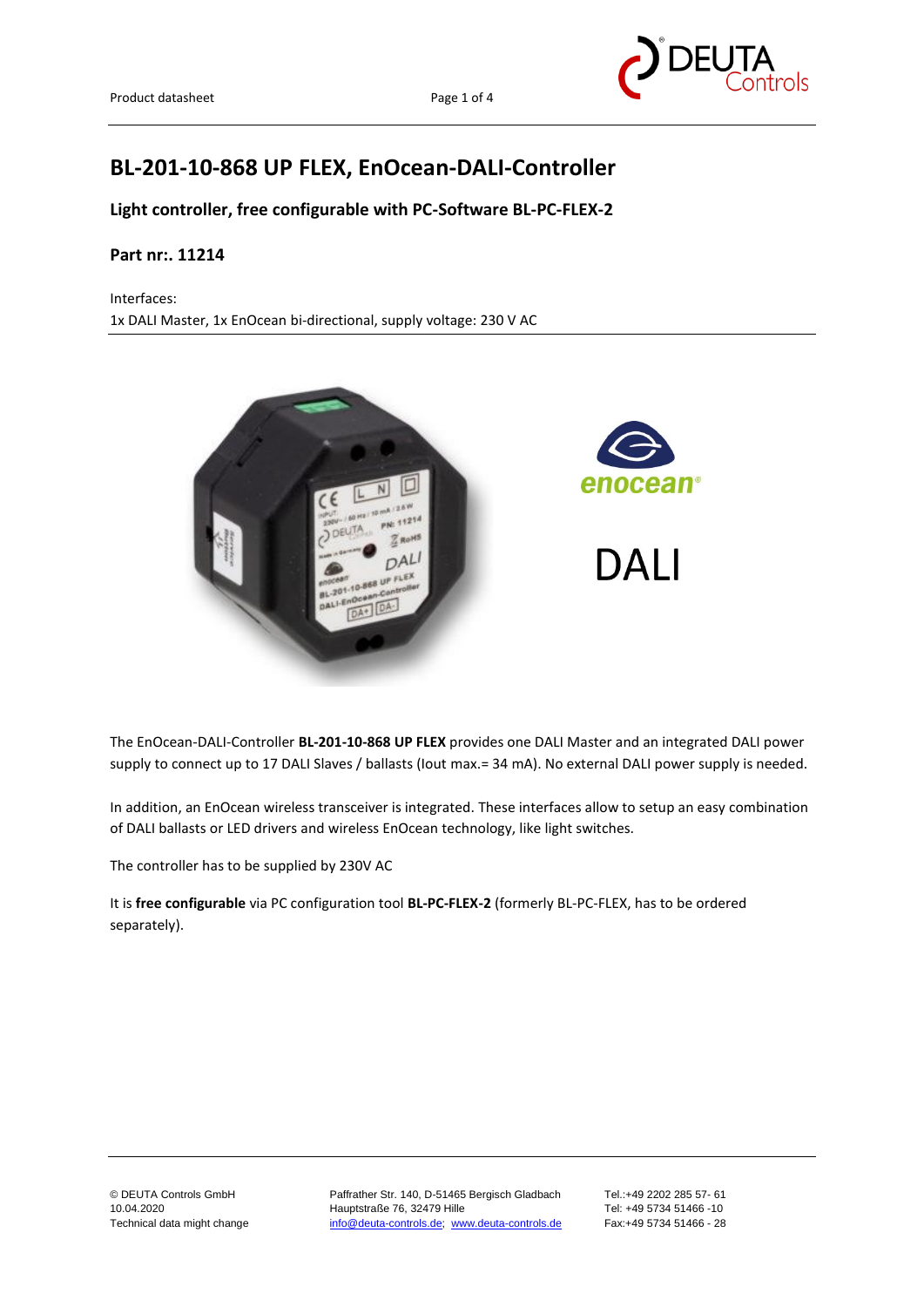**Product datasheet Page 2 of 4**



# **Technical data**

#### **Interfaces**

| Type               | <b>DALI Master</b>       |
|--------------------|--------------------------|
| Number             |                          |
| Output current     | Max. 34 mA (17 ballasts) |
| Output voltage     | Typ. 16V DC (+/- 5%)     |
| Galvanic isolation | Yes                      |

| <b>Type</b>                     | EnOcean                  |
|---------------------------------|--------------------------|
| Number                          | 1                        |
| Transmit / Receive<br>frequency | 868.0 MHz / ASK          |
| Occupied frequency<br>hand      | $868.0 - 868.6$ MHz      |
| Maximum<br>transmission power   | Typ. 3 dBm @ 868.300 MHz |
| EN 300200 receiver<br>category  | 2                        |

#### **User interfaces**

| Service button | $\vert$ Yes, 1, at the side |
|----------------|-----------------------------|
| Service LED    | 1x, red                     |

#### **Housing / connectors**

| Connection<br>technology | Screw contacts, max.<br>1,0mm <sup>2</sup> flexible with cable<br>end sleeves, or 1,5mm <sup>2</sup> |  |
|--------------------------|------------------------------------------------------------------------------------------------------|--|
|                          | inflexible                                                                                           |  |
| Housing                  | UL-V0, black, for in-wall                                                                            |  |
|                          | housing                                                                                              |  |

#### **Power supply**

| Supply voltage    | 230V AC             |
|-------------------|---------------------|
| Power consumption | Typ. 1.4W, max 2.0W |

#### **Environmental conditions**

| Operating               | $+5^{\circ}$ +50 $^{\circ}$ C  |
|-------------------------|--------------------------------|
| temperature             |                                |
| Storage temperature     | $-20^{\circ}$ +70 $^{\circ}$ C |
| Humidity                | 1095% rel. Humidity, non-      |
|                         | condensing                     |
| <b>Protection class</b> | <b>IP20</b>                    |

#### **Dimensions and weight**

| Weight            | 40g           |
|-------------------|---------------|
| <b>Dimensions</b> | $51x51x33$ mm |

#### **Standards / approvals**

| CF.         | 2014/53/EU RED directive       |
|-------------|--------------------------------|
|             | 2011/65/EU RoHS directive      |
|             |                                |
| Approvals / | EN 60950-1:2006 + A11:2009 +   |
| tests       | $A1:2010 + A12:2011 + AC:2011$ |
|             | $+A2:2013$                     |
|             | ETSI EG 203 367                |
|             | <b>DIN/EN 55032</b>            |
|             | EN/IEC 61000-4-2               |
|             | EN/IEC 61000-4-3               |
|             | EN/IEC 61000-4-4               |
|             | EN/IEC 61000-4-5               |
|             | EN/IEC 61000-4-6               |
|             |                                |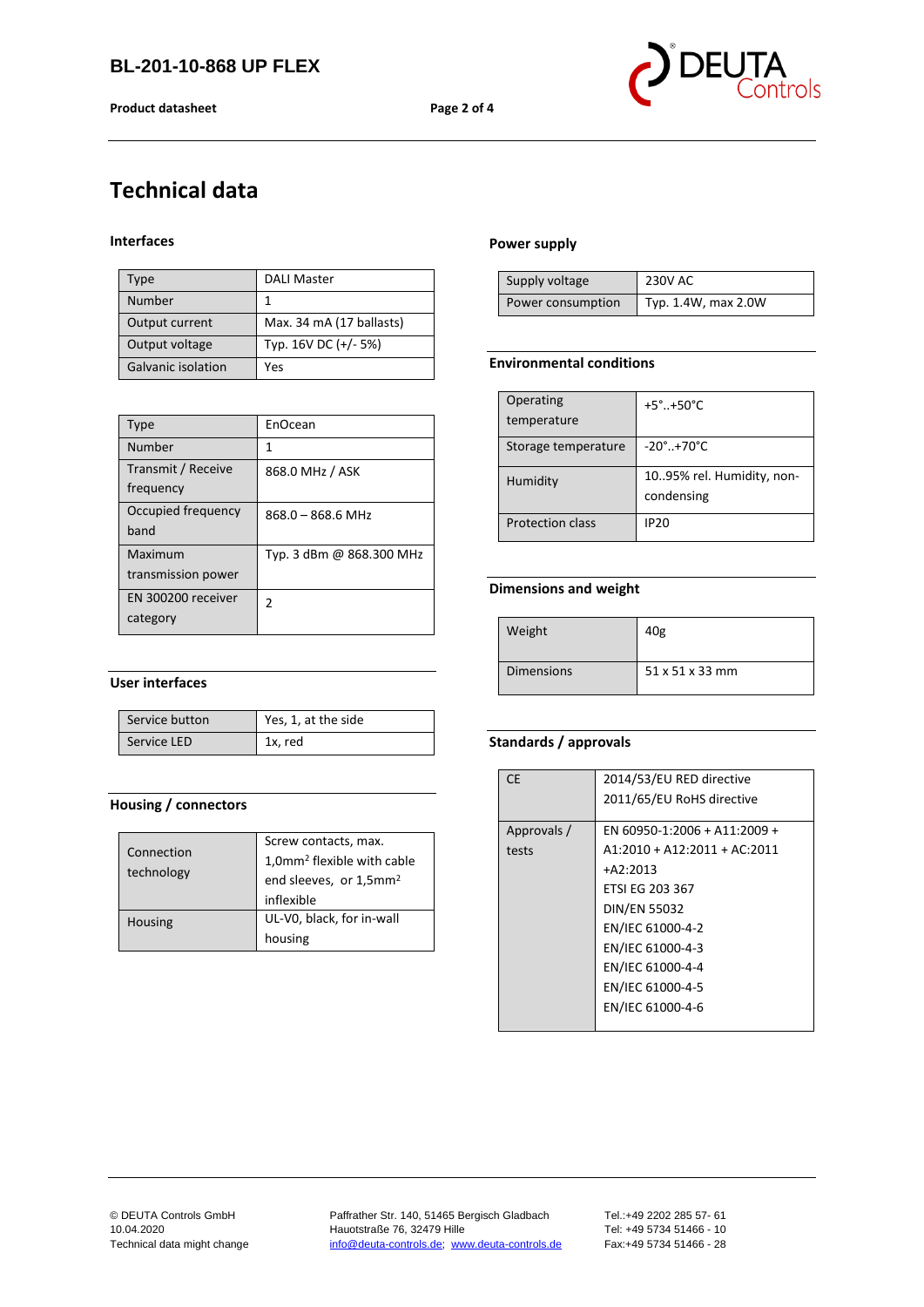

**Product datasheet Product datasheet Page** 3 of 4

## **Table of supported EEP (E**nOcean **E**quipment **P**rofile**)** (08.04.2020)

| Lfd. Nr. | <b>EEP</b> | <b>Beschreibung</b>                                                       |
|----------|------------|---------------------------------------------------------------------------|
| 1        | F6-02-01   | Light and Blind Control - Application Style 1                             |
| 2        | F6-02-02   | Light and Blind Control - Application Style 2                             |
| 3        | F6-02-03   | Light Control - Application Style 1                                       |
| 4        | A5-07-01   | Occupancy with Supply voltage monitor                                     |
| 5        | A5-07-02   | Occupancy with Supply voltage monitor                                     |
| 6        | A5-07-03   | Occupancy with Supply voltage monitor and 10-bit illumination measurement |
| 7        | A5-06-01   | Light Sensor, range 300lx to 60.000lx                                     |
| 8        | A5-06-02   | Ligth sensor, range 0lx to 1.020lx                                        |
| 9        | A5-08-01   | Range Olx to 510lx, 0°C to +51°C and Occupancy Button                     |

#### **Short description**

#### **Supply voltage**

The BL-201-10-868 UP FLEX is supplied with 230 V AC line voltage.

#### **DALI Master**

The BL-201-10-868 UP FLEX provides a DALI master according to the DALI specification. In addition, a DALI power supply is integrated. Up to 17 slaves (Imax = 34 mA) can be connected to the controller without an additional DALI power supply.

#### **EnOcean**

The integrated transceiver of type TCM310 is used to communicate with EnOcean sensors (see table above). At the same time, when used in transparent mode, it sends reply messages received from DALI ballasts / drivers by the EnOcean interface.

#### **Service button / Service LED**

The BL-201-10-868 UP FLEX has a service button. This button has actually no function. By the red service LED, several status information will be displayed (see below).

© DEUTA Controls GmbH Paffrather Str. 140, 51465 Bergisch Gladbach Tel.:+49 2202 285 57- 61 Hauotstraße 76, 32479 Hille Technical data might change [info@deuta-controls.de;](mailto:info@deuta-controls.de) [www.deuta-controls.de](http://www.deuta-controls.de/) Fax:+49 5734 51466 - 28